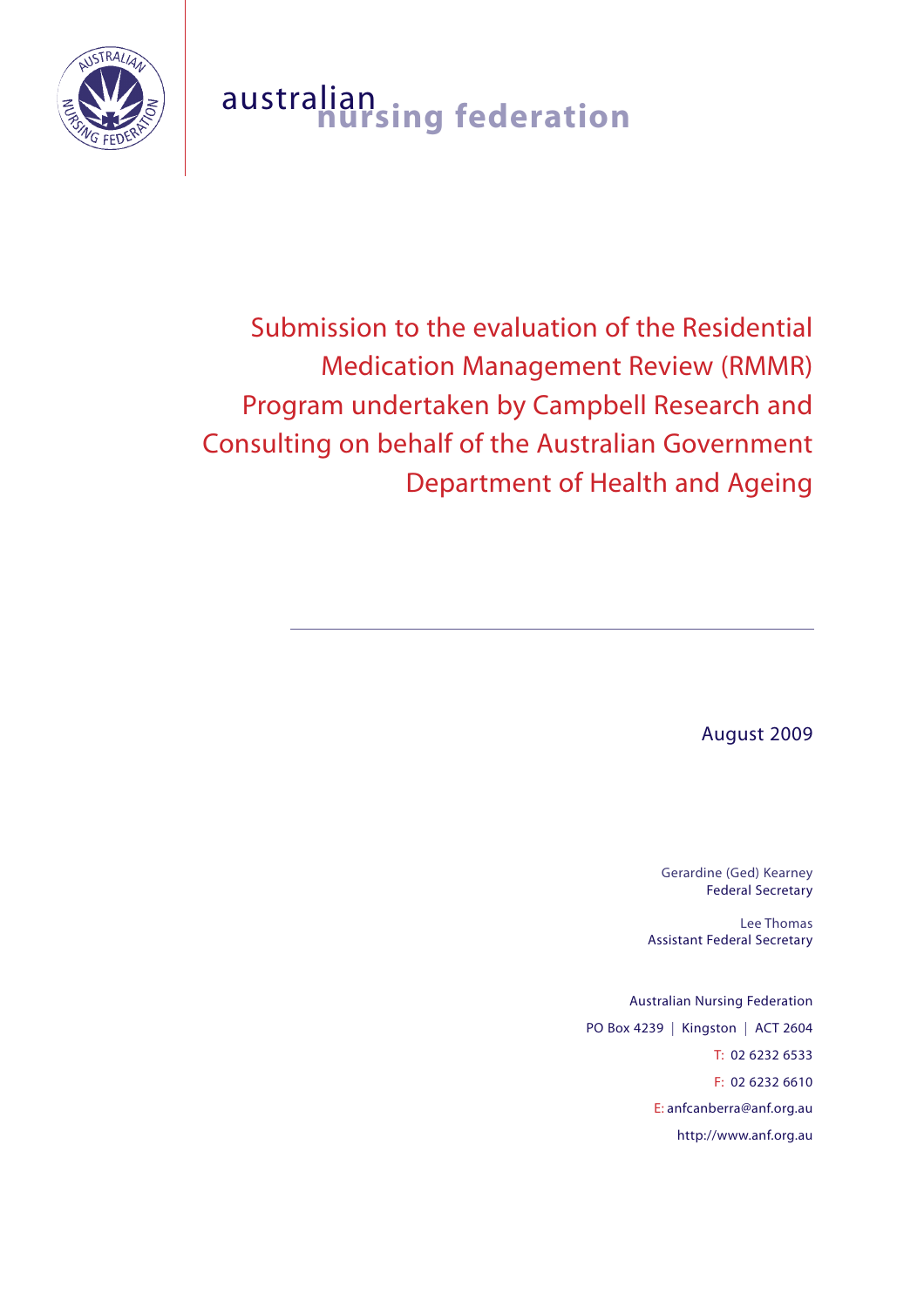# 1. Introduction

The Australian Nursing Federation (ANF), established in 1924, is the national union for nurses and midwives, and has Branches in each State and Territory of Australia.

The ANF is the largest professional and industrial nursing and midwifery organisation in Australia, with a membership of over 170,000 nurses and midwives who are employed in a wide range of enterprises in urban, rural and remote locations in both the public and private sectors.

The core business of the ANF is the industrial and professional representation of our members and the professions of nursing and midwifery.

The ANF participates in the development of policy in nursing and midwifery, nursing and midwifery regulation, health, community services, veterans' affairs, education, training, occupational health and safety, industrial relations, immigration, foreign affairs, social justice, human rights and law reform.

The ANF is pleased to make submission to the evaluation of the Residential Medication Management Review (RMMR) Program, being undertaken by Campbell Research & Consulting under commission from the Australian Government Department of Health and Ageing.

The ANF notes that the RMMR aims to improve the medicines management for permanent residents of Australian Government funded aged care homes and promote quality use of medicines in aged care homes.

# 2. Quality use of medicines in residential aged care facilities

The ANF is committed to promoting quality use of medicines in all settings where medicines use is recommended. This is especially so in residential aged care facilities where frail older people are most often requiring assistance with their medicines use. The ANF's position in relation to residential aged care facilities is encapsulated in the following statement from the introduction to the *Nursing Guidelines for the Management of Medicines in an Aged Care Setting:*1

*Medicines, while making a significant contribution to the treatment of ill health and the prevention of disease, to increasing life expectancy and improving health outcomes, have the potential to cause harm. The quality use of medicines requires that the appropriate medicine is prescribed; that it be available at a price the individual can afford; and that it be prescribed, dispensed and administered correctly. The goal of any medicine service for older people is to promote quality of life.2*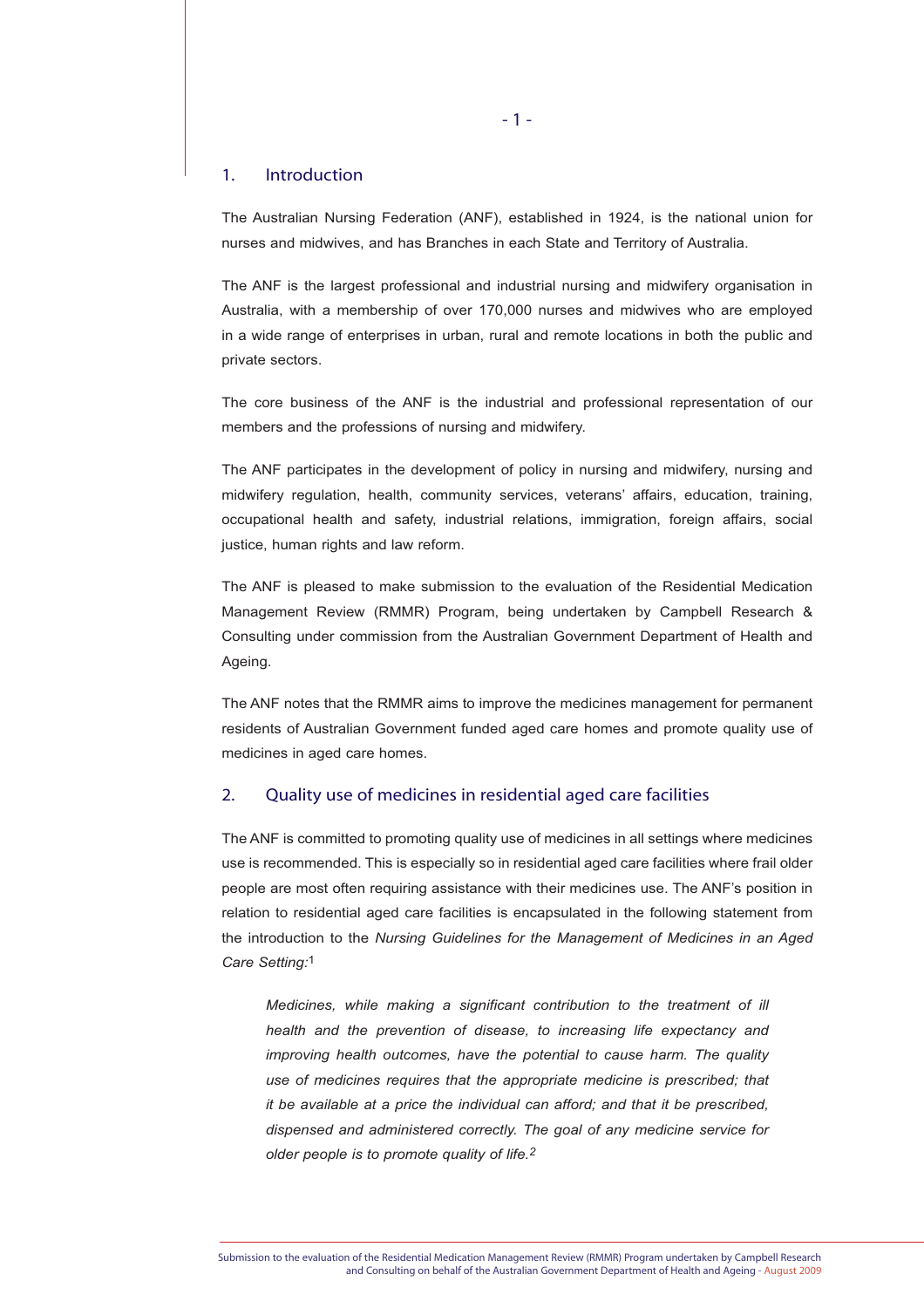It is the view of the ANF that safe, quality care, reinforced by accreditation and funding reporting requirements for aged care facilities demands a safe medicine management system. All aged care services must have clear policies and procedures in relation to responsibilities for the prescription, supply, administration, storage and disposal of medicines. Similarly all aged care services must have systems and resources available and accessible to nursing staff to enable them to implement and adhere to legislation, policies and procedures, and to identify and resolve problems in relation to the prescription, administration, initiation, and adjustment of medicines.3

Nurses, as licensed and authorised practitioners, have a key role and a professional responsibility in ensuring the quality use of medicines, whether prescription or over the counter, including complementary medicines.

The Australian Pharmaceutical Advisory Council  $(APAC)<sup>4</sup>$  model states that, in cases where older people are unable to self-administer, registered nurses or authorised enrolled nurses are the most appropriate professionals to administer medicines, in residential aged care facilities. Enrolled nurses, including authorised enrolled nurses, work under the direction and supervision of registered nurses. The education of registered nurses enables them to be aware of the benefits and potential hazards in the use of medicines and to administer medicines safely, as well as monitor their efficacy and any adverse effects. Additionally, registered nurses have the necessary skills to assess the changing needs of the older person and their care; evaluate the person's response to medicines; and accurately communicate that information. In this way, registered nurses provide a vital link between the older person and other health professionals such as a medical practitioner and a pharmacist.

Barriers to quality use of medicines in residential aged care facilities exist. Polypharmacy, excessive use of tranquillisers and psychotropic agents, lack of processes for medicines review, and the administration of medicines by unqualified or inappropriately qualified staff all pose risks to the quality use of medicines in residential aged care settings. Administration of medicines by unqualified staff or inappropriately qualified staff not only leads to the potential for error, but without appropriate education staff may be unable to identify potential side effects or adverse reactions requiring intervention.

The altered pharmacokinetic and pharmacodynamic changes associated with age and polypharmacy in older people require the specific pharmacological knowledge and skills of qualified health professionals including registered nurses, authorised enrolled nurses, pharmacists and medical practitioners for the safe management of medicines in aged care settings. The quality use of medicines goes beyond the administration of medicines and must include formal processes for evaluation of clinical outcomes and review of medicines prescribed.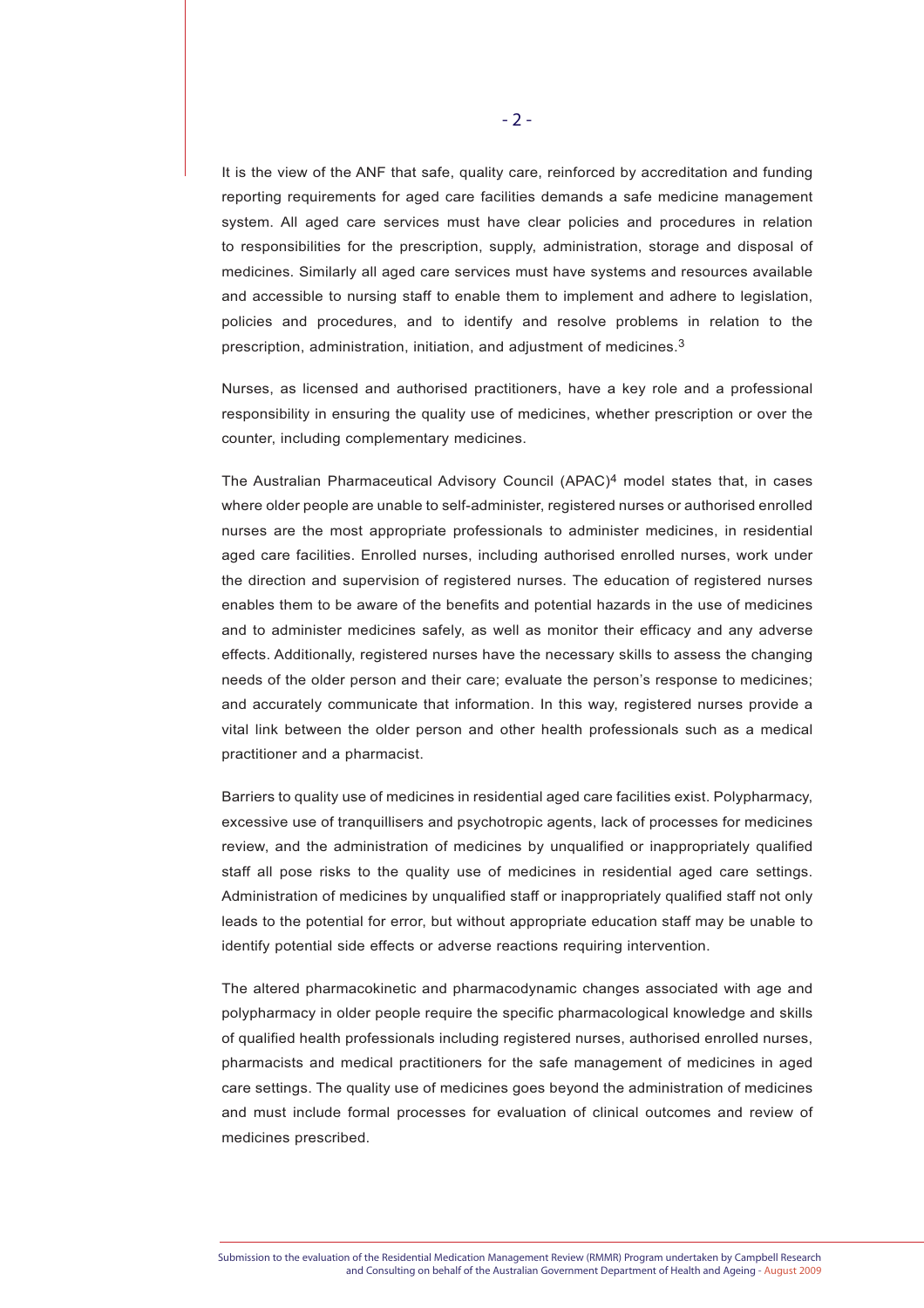#### 2.1 Medication review

The key benefits of a residential medication management review program to residents of aged care facilities is that there is a built in process for regular, formal evaluation of their medicines. The types of medicines and the doses of those medicines required by an older person may change over time making it imperative that these are reviewed for continued efficacy in terms of health outcomes.

The APAC guidelines recommend that residents' medications should be reviewed by members of the health professional team.<sup>5</sup> This regular review of medication, undertaken in consultation with the resident where possible, was seen by APAC as an essential component of good quality care. The guidelines go on to say that these reviews should involve collaboration between the medical practitioner, pharmacist, nursing staff, other health professionals and the resident and/or carer.

**The ANF recommends: That there continue to be a process for regular, formal evaluation of residents' medicines through a recognised Residential Medication Management Review program.**

### 3. The Nurse Practitioner in residential aged care facilities

Nurse practitioners are registered nurses with the education and extensive experience required to perform in an advanced clinical role. A nurse practitioner's scope of practice extends beyond that of the registered nurse. The nurse practitioner role includes assessment and management of clients using nursing knowledge and skills and may include but is not limited to the direct referral of patients to other health care professionals, prescribing medications and ordering diagnostic investigations.6

The Federal Budget of 2009/10 included provision for nurse practitioners to gain access to Medicare Benefits Schedule rebates and Pharmaceutical Benefits Scheme subsidies on medicines for their clients. The legislation around this is currently being prepared and the anticipated commencement date is November 2010. The ANF has welcomed this long-awaited facility for nurse practitioners which will provide a greater degree of access for the community to health professionals and therefore improved equity in care services. The scope of the nurse practitioner is determined by the context in which the nurse practitioner is authorised to practise.

The nurse practitioner role was first introduced into New South Wales in 2000 – that is, after the 1997 commencement of the RMMR program. The role is now well established across all States and Territories, and is designed to augment those of other providers of health and medical services. Nurse practitioners are first and foremost nurses with advanced educational preparation and experience, with authorisation to practise in an expanded nursing role.7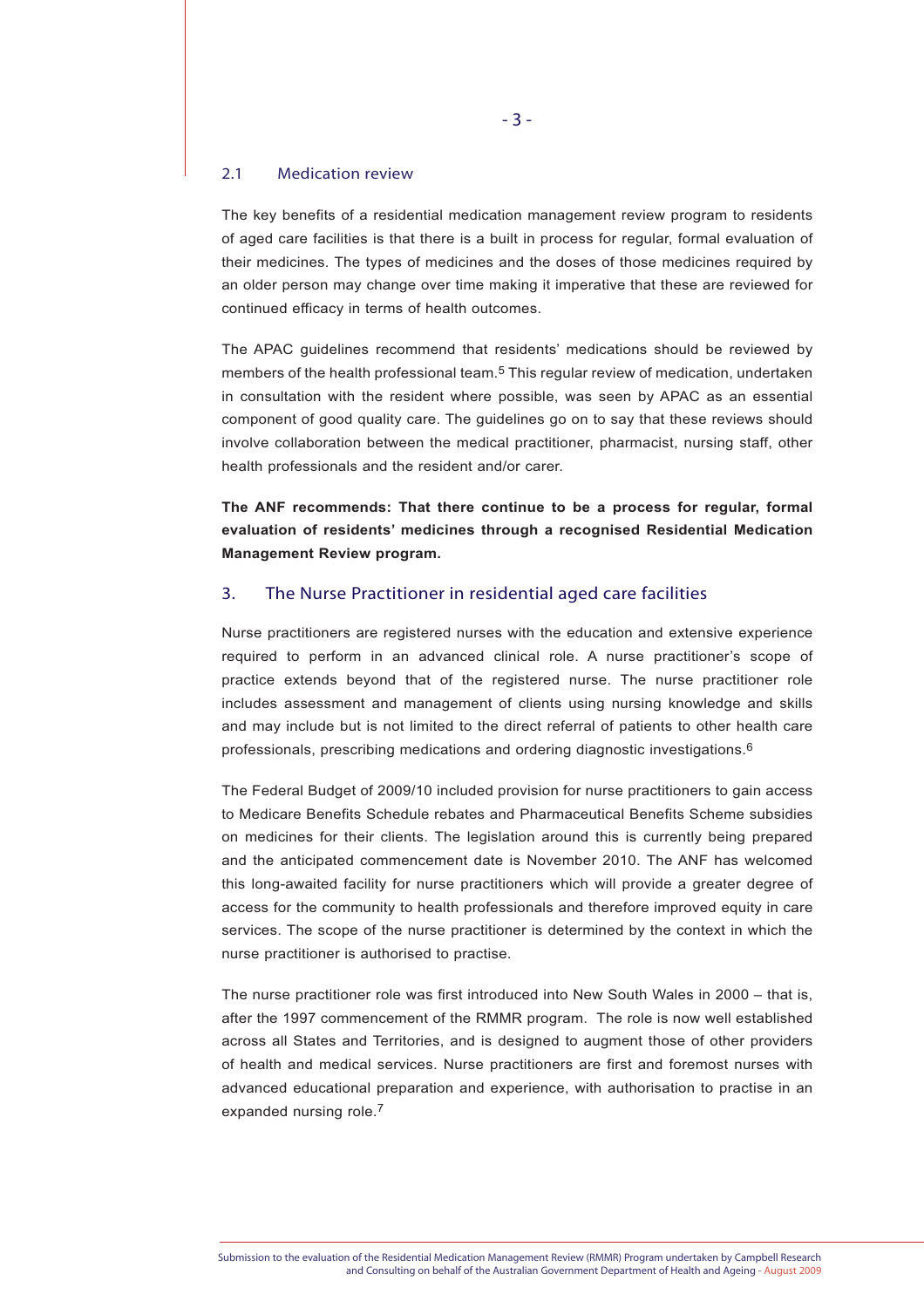The Australian Nursing and Midwifery Council conducted a project in 2004 on the nurse practitioner role. The project's report titled *Nurse Practitioner Standards Project*  summarises the research findings as

*The core role of the nurse practitioner is distinguished by autonomous extended practice. The practice is dynamic in that it requires the application of high-level clinical knowledge and skills in both stable and unpredictable as well as complex situations. The role is characterised by professional efficacy and has a therapeutic potential enhanced by autonomy and legislated privileges. Practice in this role is sustained by a commitment to lifelong learning and fidelity to the primacy of a nursing model of practice. The nurse practitioner is a clinical leader with a readiness and an obligation to advocate for their client base and their profession at the systems level of health care.8*

When prescribing medicines, authorised nurse practitioners must meet the same rigorous standard of care that applies to authorised medical practitioners and registered dentists. Additionally, in aged care settings, registered nurse practitioners have an important role in educating service providers, consumers and other nurses about the quality use of medicines; being involved in quality improvement activities, including the review and evaluation of medicine systems; and providing support and direction to registered nurses and endorsed enrolled nurses in the administration and quality use of medicines.

There are now nurse practitioners in the aged care sector in most States and Territories. With their clinical expertise in the care of older people, these health professionals are making a significant contribution to the care of the elderly. A prime example is Debbie Deasey who works on the north coast of New South Wales which has one of the highest concentrations of older Australians.9 Through Debbie's work with the local residential aged care facilities, she has been able to help older people avoid traumatic hospital admissions. The NSW Department of Health has estimated Debbie's work has saved the hospital \$1.5 million in hospital admissions for the over 65s.

A nurse practitioner project was conducted in the ACT, concluding in 2007, which resulted in three nurse practitioners being authorised to practice in the aged care sector.10 11 The Executive Summary to that report states that

*…the Nurse Practitioners have established their roles and scope of practice, diversified and expanded their services. They … developed new strategies for timely interventions in health care delivery to the aged…These activities, plans and strategies have resulted in significant achievements which (sic) include:*

- *reduction in hospital admissions from residential aged care facilities and the community*
- *reduction in re-admission rates following discharge from acute care hospitals*
- *reduction in presentations to emergency departments from aged care facilities*

Submission to the evaluation of the Residential Medication Management Review (RMMR) Program undertaken by Campbell Research and Consulting on behalf of the Australian Government Department of Health and Ageing - August 2009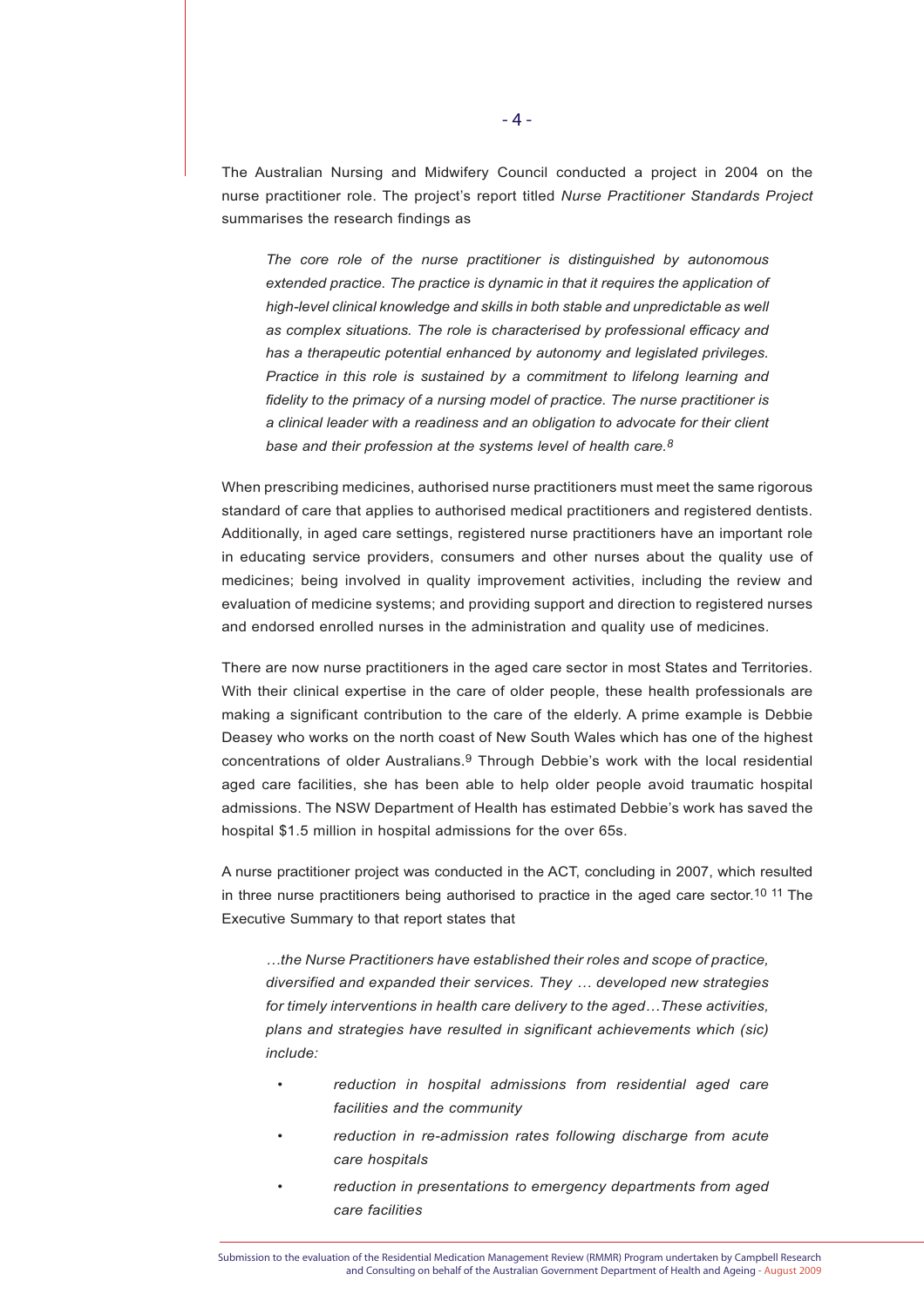- *improvement in the management of end of life care*
- *reduction in falls in the residential aged care*
- *decreased incidence of pressure areas*
- *successful introduction of a clinic for rapid assessment of the aged at risk of hospital admission*
- *early identification of 'at risk' patients discharged from the acute care setting to the community*

# *The Nurse Practitioners also:*

- *established successful collaborative working relationships with medical staff and multidisciplinary teams (in particular, increasing regular, direct contact and collaboration with residents' General Practitioners has enabled care of a more dynamic and appropriate nature for the residents)*
- *provided clinical and professional leadership to nursing*
	- *significantly contributed to the design and development of new strategies to meet the health care needs of the aged across the continuum of care.12*

The above examples are provided as evidence of the positive contribution to the care of the elderly by nurse practitioners and highlight the expert nature of their practice.

The ANF, therefore, strongly contends that an enabler of the RMMR program would be the inclusion of nurse practitioners as reviewers, in addition to the current arrangement of using pharmacists. This inclusion of nurse practitioners would have the added benefit that, as clinical leaders and experts in aged care, they are acquainted with the clinical profile of the residents and the special needs of the elderly. Nurse practitioners are thus well placed to undertake medicines reviews, in consultation with the patient and the multidisciplinary health professional team.

**The ANF recommends: That an enabler of the Residential Medication Management Review program is the inclusion of nurse practitioners as reviewers.**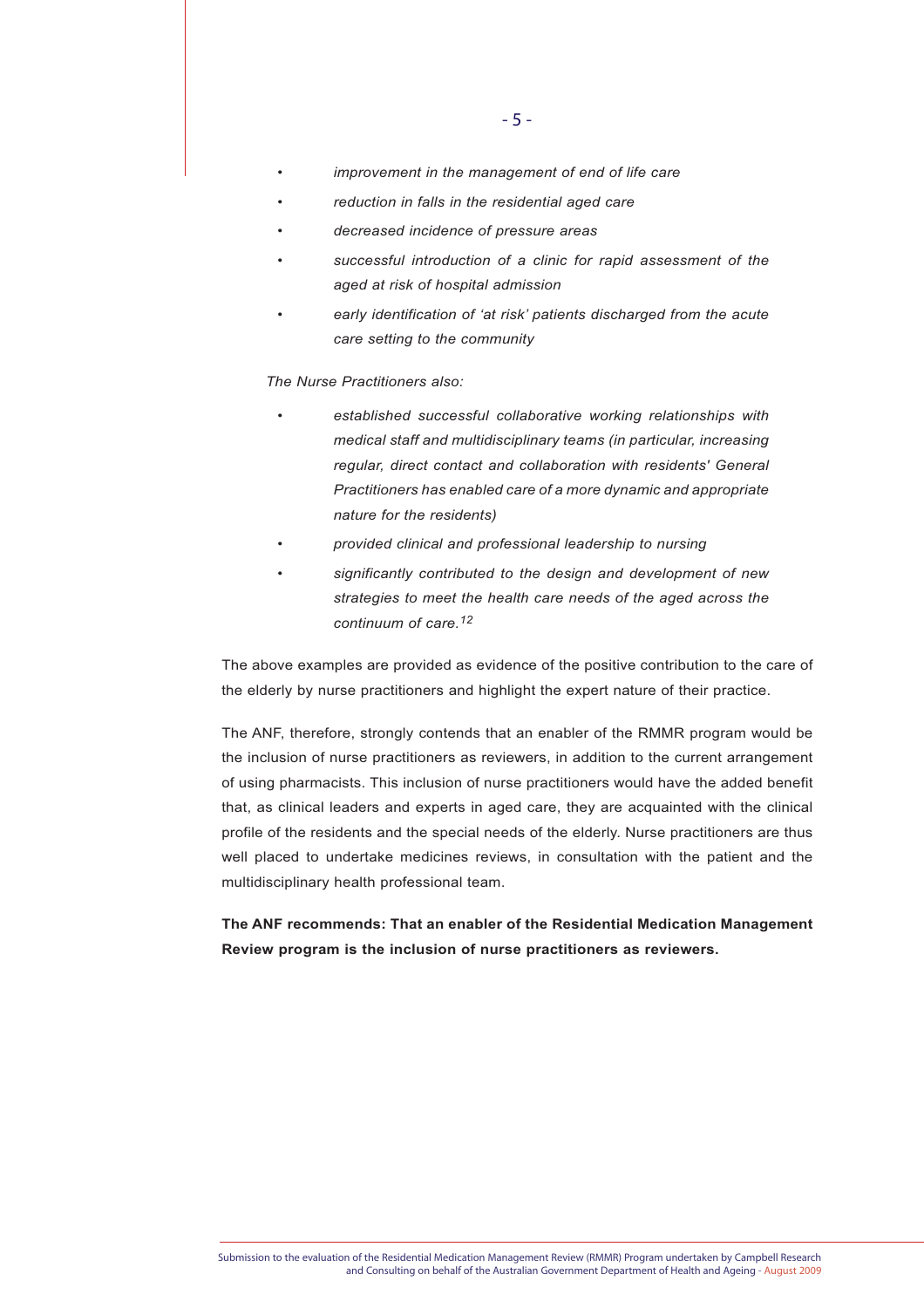# 4. Summary

The ANF has welcomed the opportunity to make submission to the evaluation of the Residential Medication Management Review (RMMR) Program, being undertaken by Campbell Research & Consulting under commission from the Australian Government Department of Health and Ageing.

With the stated aims of the RMMR being to improve the medicines management for permanent residents of Australian Government funded aged care homes and promote quality use of medicines in aged care homes, the ANF has made the following recommendations for consideration in the evaluation of the program:

**Recommendation 1: That there continue to be a process for regular, formal evaluation of residents' medicines through a recognised Residential Medication Management Review program.**

**Recommendation 2: That an enabler of the Residential Medication Management Review program is the inclusion of nurse practitioners as reviewers.**

The ANF would be pleased to be engaged in further discussion with Campbell Research & Consulting to expand on information provided in our submission.